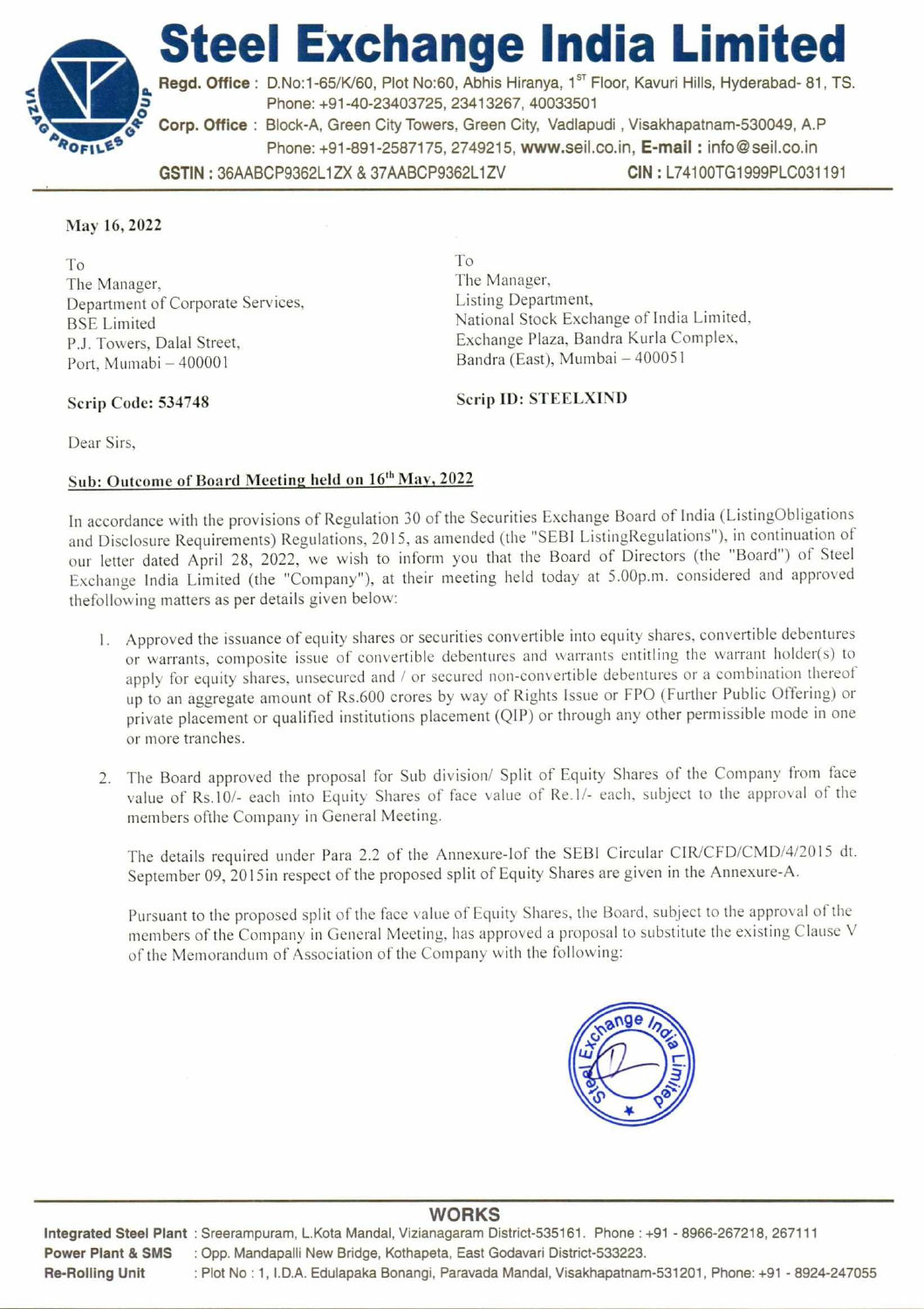

# **Clause V of the Memorandum of Association:**

The Authorized Share Capital of the Company is Rs.332,00,00,000/- (Rupees Three Hundred and Thirty Two Crores only) divided into 258,00,00,000 (Two Hundred and Fifty Eight Crores only) equity shares of Re.1/- (Rupee One only) each and 7,40,00,000 (Seven Crore Forty Lakhs only) Preference Shares of Rs.10/- (Rupees Ten only) each and the said Preference Shares may be redeemable/non-redeemable, cumulative/non-cumulative, convertible/non-convertible, participating/non-participating or otherwise at the option of the Company, in the share capital of the Company with power to increase or reduce the capital of the Company and to divide the shares in the capital for the time being into several classes and to attach thereto respectively such preferential/deferred, qualified or special rights, privileges or conditions as may be determined by or in accordance with the regulations of the company and to vary modify or abrogate any such rights, privileges or conditions in such manner as may for the time being be provided by the regulations of the Company.

3. Approved the reclassification below specified members from "Promoter/Promoter Group of the Company"to "Public Category" pursuant to Regulation 31A of SEB1 (LODR) Regulations, 2015

| S No | Name of the Shareholder |  |
|------|-------------------------|--|
|      | Ravi C Narayan          |  |
|      | K V Bhaskar             |  |
|      | K Jelusia               |  |

- 4. Approved the appointment of Mr. Siva Sagar Rao Yendamuri (Din: 00210188) as Additional Non-Executive Independent Director of the company with effect from 16th May, 2022, subject to the approval of Shareholders in forthcoming Annual General Meeting of the Company
- 5. Approved the draft Notice and Directors' Report for the year ended 31st March, 2022.
- 6. Approved the date and time of the 23<sup>rd</sup> Annual General Meeting of the Company convening through Video Conferencing (VC) other Audio-Visual Means ("OVAM")
- 7. Approved the cut-off dates for E-Voting and Book closure dates for 23"Annual General Meeting of the Company.

The meeting of the Board of Directors was concluded at 7.15 pm.

We request you to take the same on your records.

Thanking you.

Yours faithfully,

For **Steel Exchange India Limited** 

Raulte nor.1

**Raveendra Babu M**  Company Secretary& Compliance Offic M.No: A34409

ange w

CC to: The Calcutta Stock Exchange Limited,7, Lyons, Range, Kolkata-700001